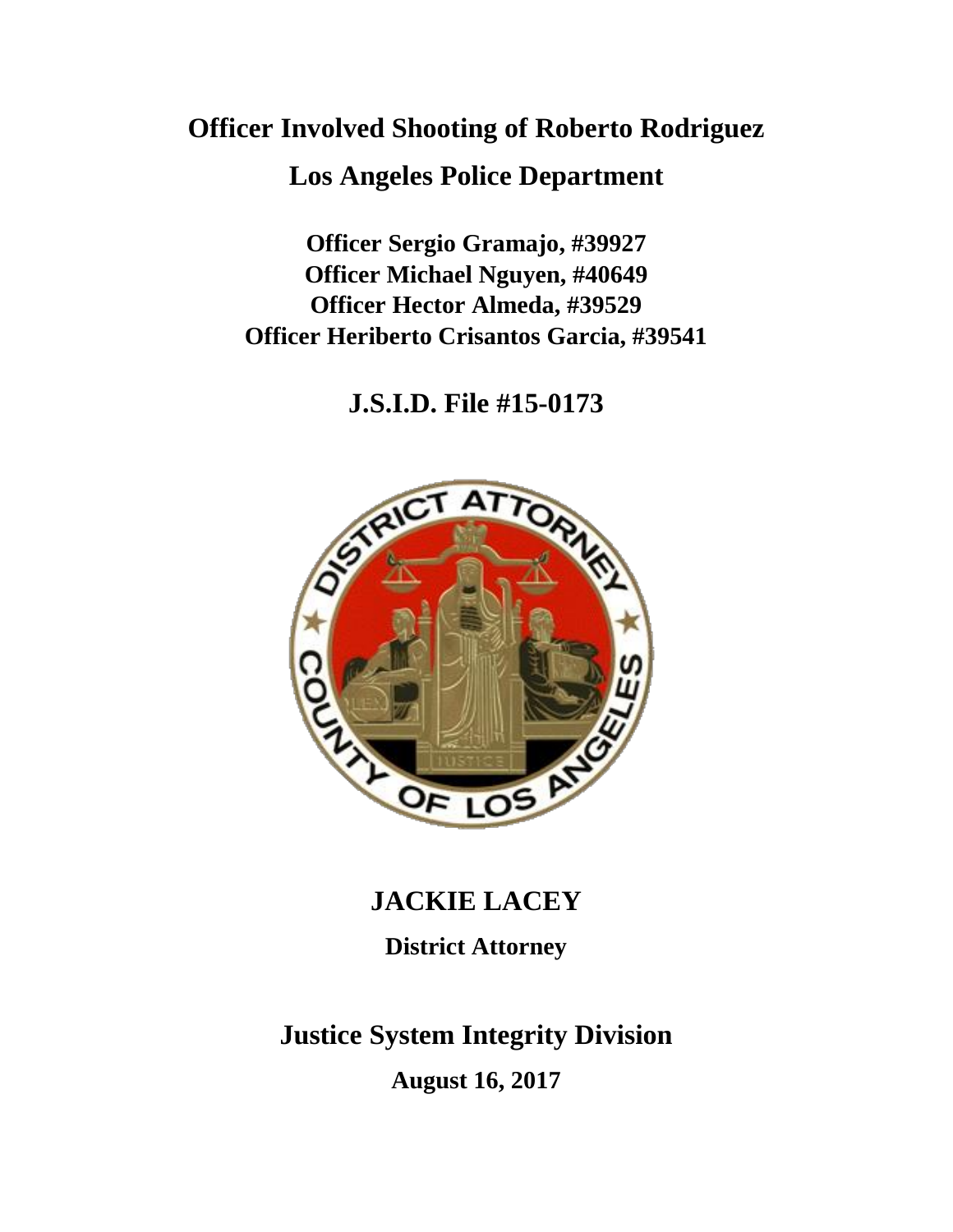#### **MEMORANDUM**

| TO:   | COMMANDER ROBERT A. LOPEZ<br>Los Angeles Police Department<br>Force Investigation Division<br>100 West First Street, Suite 431<br>Los Angeles, California 90012 |
|-------|-----------------------------------------------------------------------------------------------------------------------------------------------------------------|
| FROM: | JUSTICE SYSTEM INTEGRITY DIVISION<br>Los Angeles County District Attorney's Office                                                                              |
| RE:   | <b>Officer Involved Shooting of Roberto Rodriguez</b><br>J.S.I.D. File #15-0173<br>L.A.P.D. DR #15-04-08539                                                     |
| DATE: | August 16, 2017                                                                                                                                                 |

The Justice System Integrity Division of the Los Angeles County District Attorney's Office has completed its review of the April 8, 2015, fatal shooting of Roberto Rodriguez by Los Angeles Police Department (LAPD) Officers Sergio Gramajo, Michael Nguyen, Hector Almeda and Heriberto Crisantos Garcia. We have concluded that Officers Gramajo, Nguyen, Almeda and Crisantos Garcia acted lawfully in self-defense and defense of others.

The District Attorney's Command Center was notified of this shooting on April 8, 2015, at approximately 11:36 p.m. The District Attorney Response Team responded and was given a briefing and walk-through of the scene.

The following analysis is based on reports submitted to our office by LAPD Detective Timothy Brausam. The reports include investigative reports, forensic science firearms analysis reports, photographic evidence and witness statements. The compelled statements of Officers Gramajo, Nguyen, Almeda, and Crisantos Garcia were considered in this analysis.

#### **FACTUAL ANALYSIS**

On April 8, 2015, at approximately 10:23 p.m., Jonathan A and Roberto Rodriguez were involved in a dispute in the parking lot of a strip mall at the northwest corner of  $4<sup>th</sup>$  Street and Soto Street in the City of Los Angeles. Rodriguez removed a handgun from his front waistband, pointed it at Aragon and fired three rounds. At the same time, uniformed Officers Rufus Ward and Matthew Calleros were on patrol in a marked patrol car, stopped at a red light at the intersection of  $4<sup>th</sup>$  Street and Soto Street.<sup>1</sup> As the officers waited for the signal to change, they heard three gunshots coming from the parking lot north of their location.

<sup>&</sup>lt;sup>1</sup> The officers were facing eastbound on  $4<sup>th</sup>$  Street.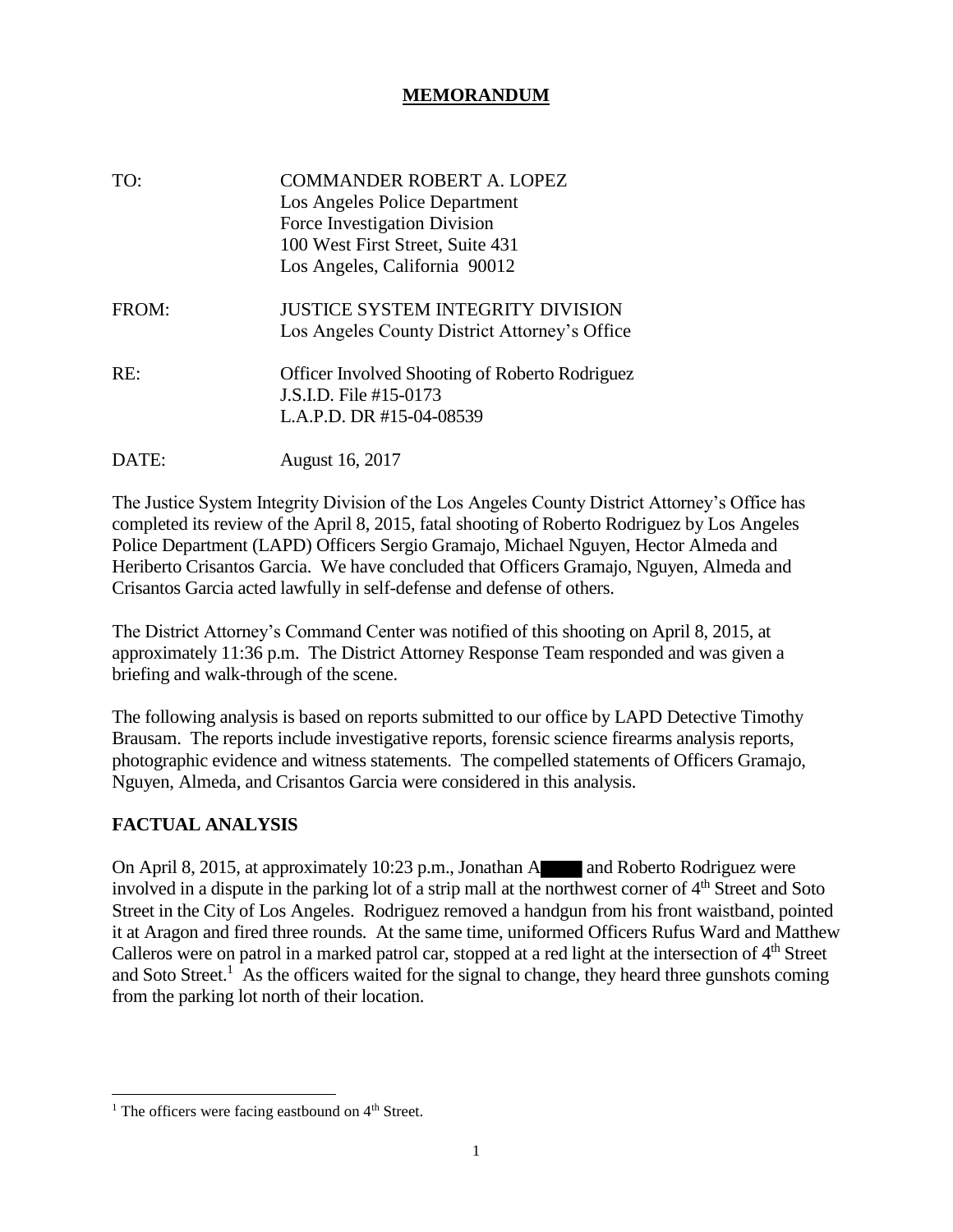The officers looked in a northwestern direction and saw A running southbound from the parking lot onto  $4<sup>th</sup>$  Street, where he collapsed in the street.<sup>2</sup> Ward made a U-turn. Calleros saw Rodriguez in the same parking lot.<sup>3</sup> Rodriguez looked in the officers' direction and began walking eastbound toward Soto Street. As Ward drove into the parking lot, Rodriguez ran eastbound through the lot, northbound onto Soto Street and out of the officers' view. Calleros broadcast that there was a shooting suspect going northbound on Soto Street from 4<sup>th</sup> Street and that they needed backup. Ward continued driving eastbound through the parking lot and then northbound onto Soto Street, but neither he nor Calleros were able to see Rodriguez.<sup>4</sup> Ward stopped the patrol vehicle on Soto Street, and Calleros broadcast a description of Rodriguez and requested additional units respond to set up a perimeter.<sup>5</sup> Within approximately two minutes, several officers responded to the location, including an Air Support Division helicopter.



Strip mall at the northwest corner of 4<sup>th</sup> Street and Soto Street

At 10:28 p.m., Ward and Calleros saw Rodriguez break the perimeter and run southeast across Soto Street to  $4<sup>th</sup>$  Street, and then eastbound along the north side of  $4<sup>th</sup>$  Street. By this time, Rodriguez was no longer wearing his jacket and hat, but Calleros recognized him as the same person who fled from the parking lot. Calleros and Ward briefed Sergeant Arturo Gutierrez of their observations, who then broadcast Rodriguez' direction of travel and described him as "a male Hispanic with a shaved head wearing a grey t-shirt." In the airship, Tactical Flight Officer Robert Heiserman began searching for Rodriguez. Officers Sergio Gramajo and Michael Nguyen, followed by Officers Hector Almeda and Heriberto Crisantos Garcia, responded eastbound on 4<sup>th</sup> Street in marked patrol cars.<sup>6</sup>

Sergeant Gutierrez advised the airship that Rodriguez was last seen running eastbound on the north side of 4<sup>th</sup> Street near a pickup truck parked near Mathews Street. The airship began to illuminate the area, and

Rodriguez ran to Mathews Street, running northbound and crouching down behind

<sup>&</sup>lt;sup>2</sup> A later died at the scene.

<sup>&</sup>lt;sup>3</sup> Rodriguez was wearing a blue Dodgers hat, blue jacket and black shorts.

<sup>4</sup> Ward estimated that Rodriguez was approximately three seconds ahead of the officers.

<sup>&</sup>lt;sup>5</sup> A perimeter encompassed the area bordered by  $3^{rd}$  Street on the north,  $4^{th}$  Street on the south, Breed Street on the west and Soto Street on the east. A rescue ambulance was also summoned for A

<sup>&</sup>lt;sup>6</sup> Gramajo and Nguyen were in a patrol car, and Almeda and Crisantos Garcia were in a separate unit.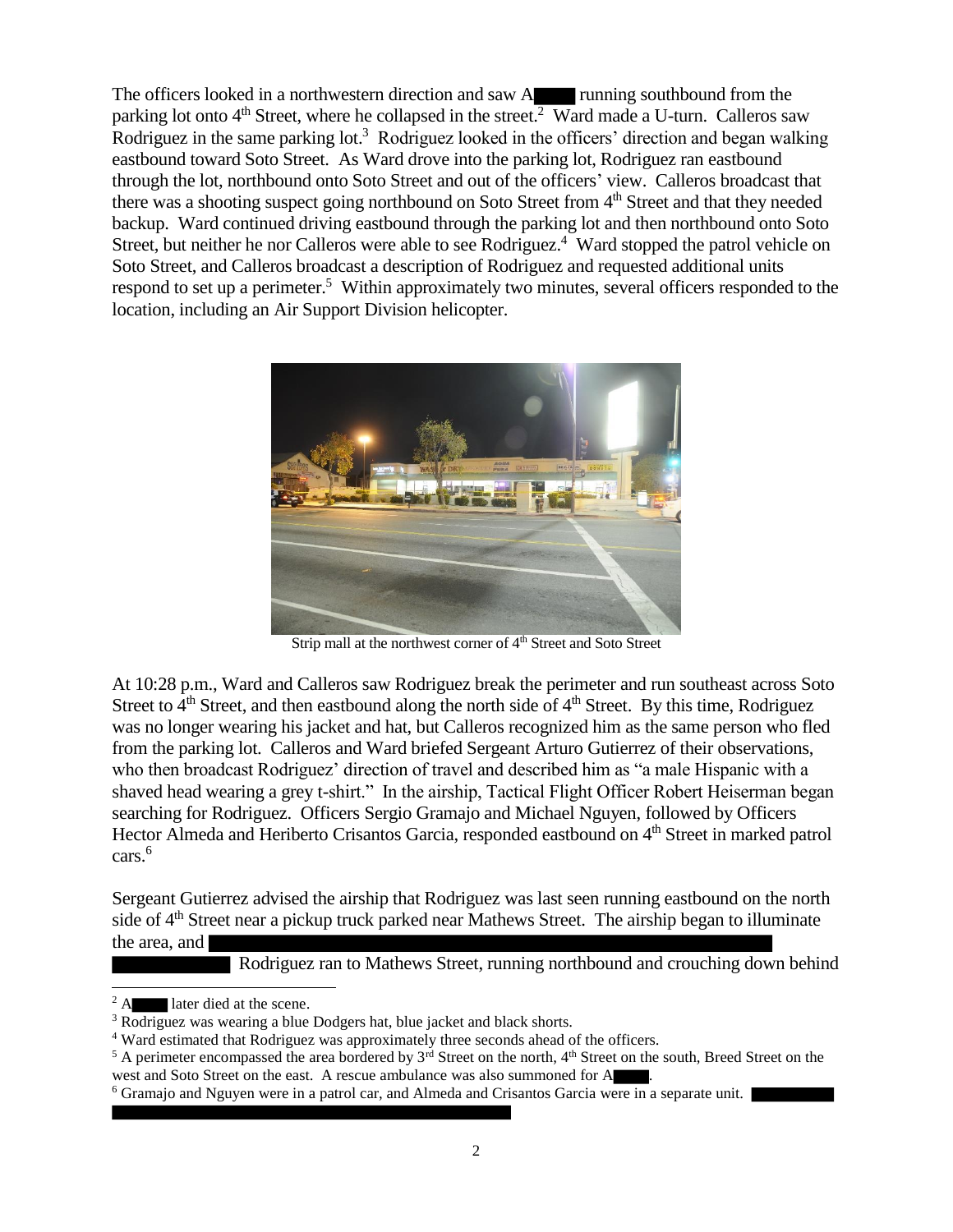a vehicle parked on the west side of the street.<sup>7</sup>

drove northbound onto Mathews Street in pursuit of Rodriguez.

Rodriguez ran to a residence located at  $\blacksquare$  East 3<sup>rd</sup> Street and stopped in front of a chain-link fence on the east side of the residence.<sup>8</sup> All officers exited their vehicles and commanded Rodriguez to, "Stop, stop right there!" Ignoring the commands, Rodriguez jumped over the gate as an officer yelled, "Stop, or I'll shoot!" Rodriguez turned towards the officers

Jesus O was looking out the window of his second-story residence at the northeast corner of and and saw Rodriguez, followed by police cars, run northbound on E-LI Mathews Street. O saw Rodriguez clear the fence and turn in the officers' direction. O heard the officers issue commands to Rodriguez, and then heard a single "pop" followed by multiple "pops." Rodriguez' hands were below his chest when O heard the gunshots, and O was unable to see if Rodriguez was holding anything in his hands. Maria L saw Rodriguez running with his hands in front of his body and under his shirt. Raul G provided a statement to the news media but refused to speak with FID investigators. G told the news media that Rodriguez pointed a gun at the officers, and G believed that Rodriguez had also fired rounds at them. Eulalio F , who was inside his residence at East  $3<sup>rd</sup>$  Street, heard an initial volley of gunfire, and then heard a second volley. Tactical Flight Officer Robert Heiserman, in the airship overhead, observed two to three officers approach a house on the southwest corner of 3<sup>rd</sup> Street and Mathews Street with their guns drawn. Due to the trees and the angle of the airship's orbit, Heiserman was unable to see Rodriguez. The officers suddenly backed up and an officer fell into the street as smoke filled the air. The officers took cover behind parked cars and approached Rodriguez after additional officers arrived. Heiserman was able to see Rodriguez in a seated position against the house once the airship's orbit shifted. At the time of the officer involved shooting, the area was illuminated by the airship light that Heiserman was operating and street lighting.



Mathews Street, on the east side of 3<sup>rd</sup> Street residence

 $\overline{\phantom{a}}$ 

 $7$  This was captured on a surveillance camera mounted on a business located at East  $4<sup>th</sup>$  Street. The officer involved shooting occurred out of the camera's view and was not captured.

<sup>8</sup> The residence is on a corner, and the east yard of the residence is located in the 300 block of South Mathews Street. The yard is elevated above the sidewalk and enclosed by a three-foot high chain-link fence with a swinging gate. Three steps lead up from the sidewalk to the gate.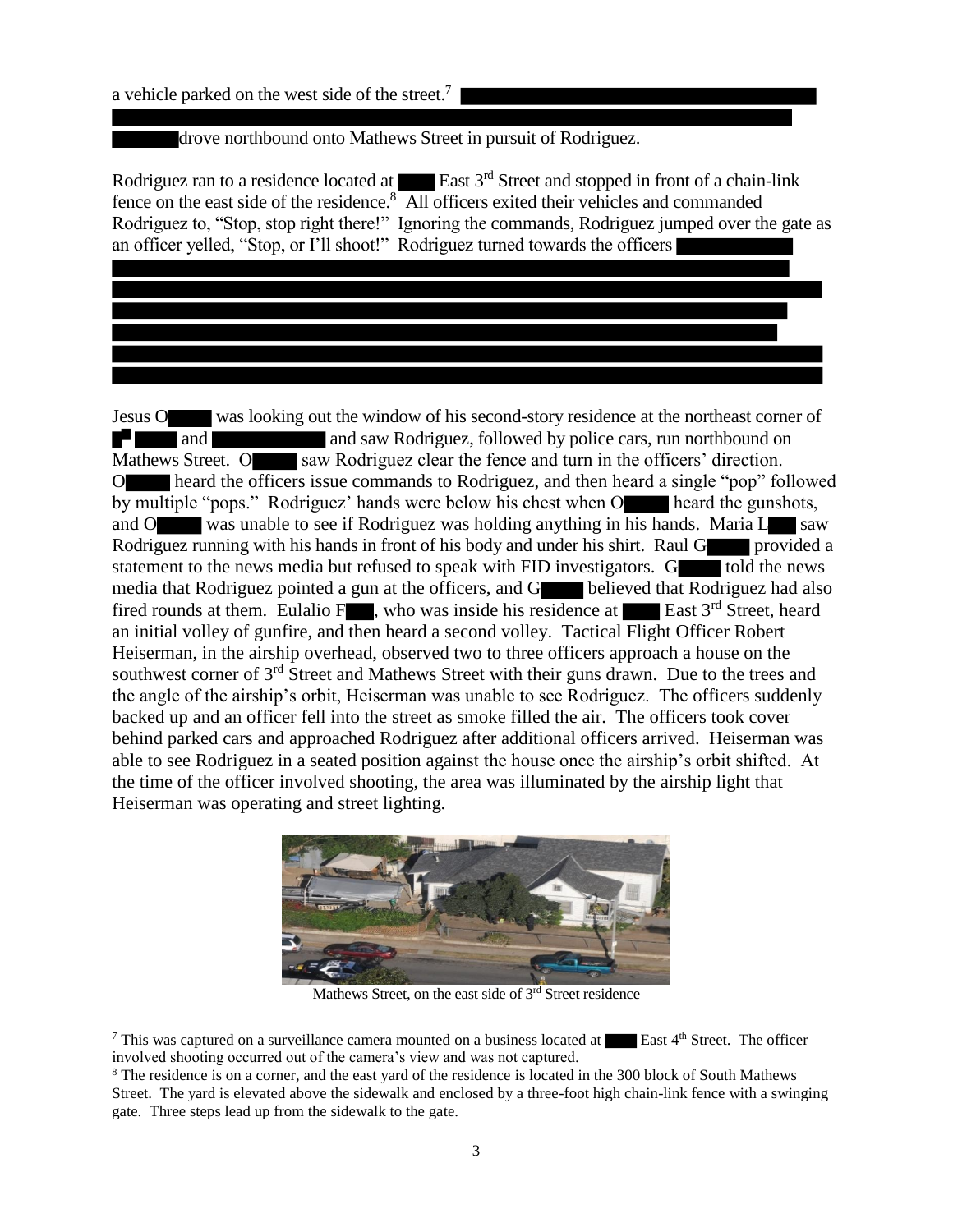An arrest team was assembled and several officers approached Rodriguez, who remained upright on his knees, leaning against the house. Officer Frank Lopez handcuffed Rodriguez. A Ruger .45 caliber semiautomatic pistol, with the hammer cocked back, was recovered on the ground next to Rodriguez. One cartridge was in the chamber and one cartridge was in the magazine. Officer Frank Lopez handcuffed Rodriguez. A plastic bag containing seven .45 caliber rounds was found in Rodriguez' pocket.<sup>9</sup>

Los Angeles Fire Department Paramedics arrived and examined Rodriguez. He was pronounced dead at 11:40 p.m.

A blue "LA" baseball cap, a blue and white "LA" pullover, black sunglasses, and a blue bandana were recovered from the rear alley of the business located on the northwest corner of 4<sup>th</sup> Street and Soto Street, and are believed to have been discarded by Rodriguez while he fled from the officers.

On April 12, 2015, Deputy Medical Examiner Ajay Panchal performed a postmortem examination of Rodriguez' remains and determined that he suffered multiple gunshot wounds. The wounds were located in his left ear, the right chest, right and left arms, abdomen, left buttock and left leg. Rodriguez' toxicological examination showed a level of marijuana, phencyclidine, amphetamine, methamphetamine and ethanol in the blood specimens. The levels were in the range where toxic effects can be seen.<sup>10</sup>

#### **Statements of the Involved Officers**

 $\overline{a}$ 

Unlike private citizens, public sector employees can be forced to submit to questioning regarding the performance of their official duties and, so long as they are not required to waive their privilege against self-incrimination, their refusal to submit to such questioning can result in administrative discipline including termination from public service. *Gardner v. Broderick* (1968) 392 U.S. 273, 278; *Uniformed Sanitation v. City of New York* (1968) 392 U.S. 280, 284-285. Gramajo, Nguyen, Almeda and Crisantos Garcia were separately interviewed regarding their actions during this officer involved shooting by detectives from FID. The LAPD orders officers who are involved in an officer involved shooting incident to submit to questioning concerning the performance of their official duties, and ordered the officers to do so in the present case.

Gramajo, Nguyen, Almeda and Crisantos Garcia, like any individual, possess a right under the Fifth Amendment of the United States Constitution to be free from being compelled to give testimony against themselves. *Uniformed Sanitation v. City of New York, supra, at 284-285.* Because the LAPD ordered them to answer questions which might expose them to criminal liability, the LAPD compelled the officers to participate in the interviews. The effect of this legal compulsion is that the officers' statements cannot be used against them in a criminal proceeding, nor can any material derived from the compelled interviews be used against them. *Garrity v. New Jersey* (1967) 385

<sup>9</sup> A total of thirty-two cartridge cases were recovered from the scene of the officer involved shooting. An analysis of the cartridge cases revealed that two were fired from Rodriguez' firearm and thirty were fired from the officers' weapons. One of the cartridges fired from Rodriguez' firearm was recovered from the ground of the yard area near Rodriguez' body and the other was within the bushes of the yard adjacent to his body. The two yards were separated by a chain link fence. A bullet fragment determined to have been fired from Rodriguez' weapon was recovered from the east side of Mathews Street. The three discharged cartridges recovered from the scene of the murder of Aragon at 4<sup>th</sup> Street and Soto Street were also determined to have been fired from Rodriguez' handgun. <sup>10</sup> Phencyclidine and methamphetamine were recovered from Rodriguez' pant pocket.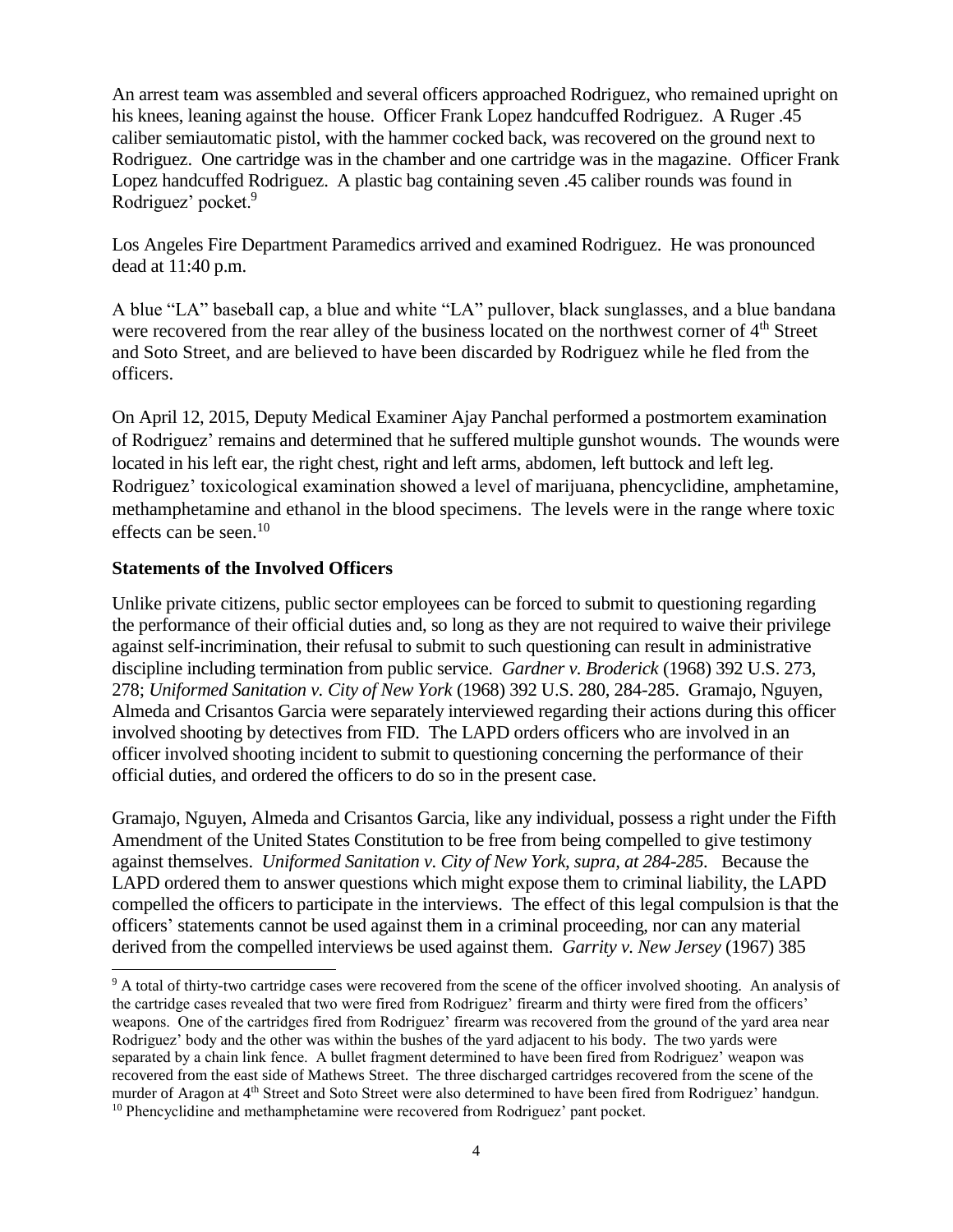U.S. 493, 496-497; *Spielbauer v. County of Santa Clara* (2009) 45 Cal. 4<sup>th</sup> 704, 715. Further, because these compelled statements are part of the officers' police personnel files, the statements are confidential and may not be disclosed absent an evidentiary showing and court order. Penal Code section 832.7.



**Compelled Statement of Officer Sergio Gramajo**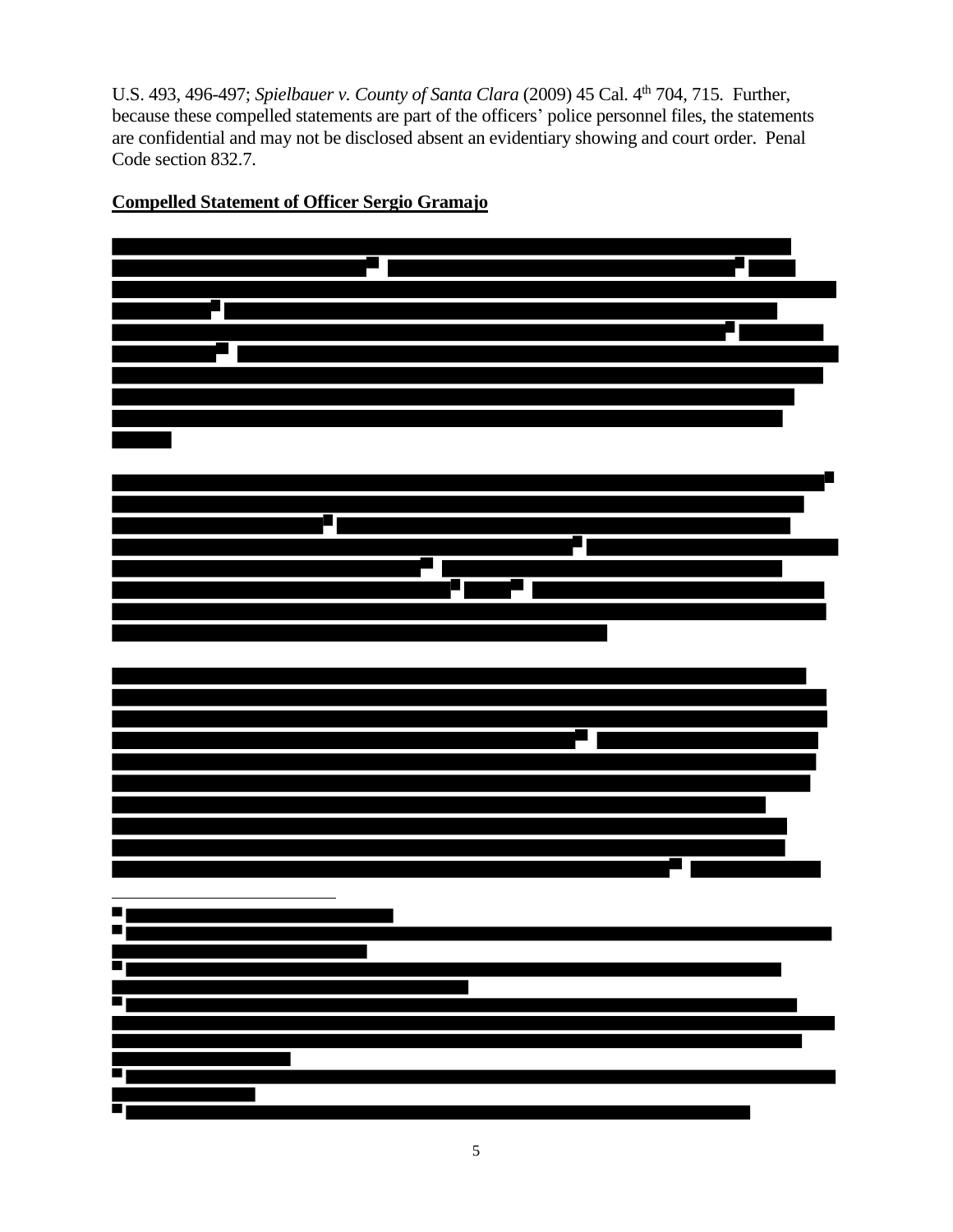

### **Compelled Statement of Officer Michael Nguyen**

 $\overline{\phantom{a}}$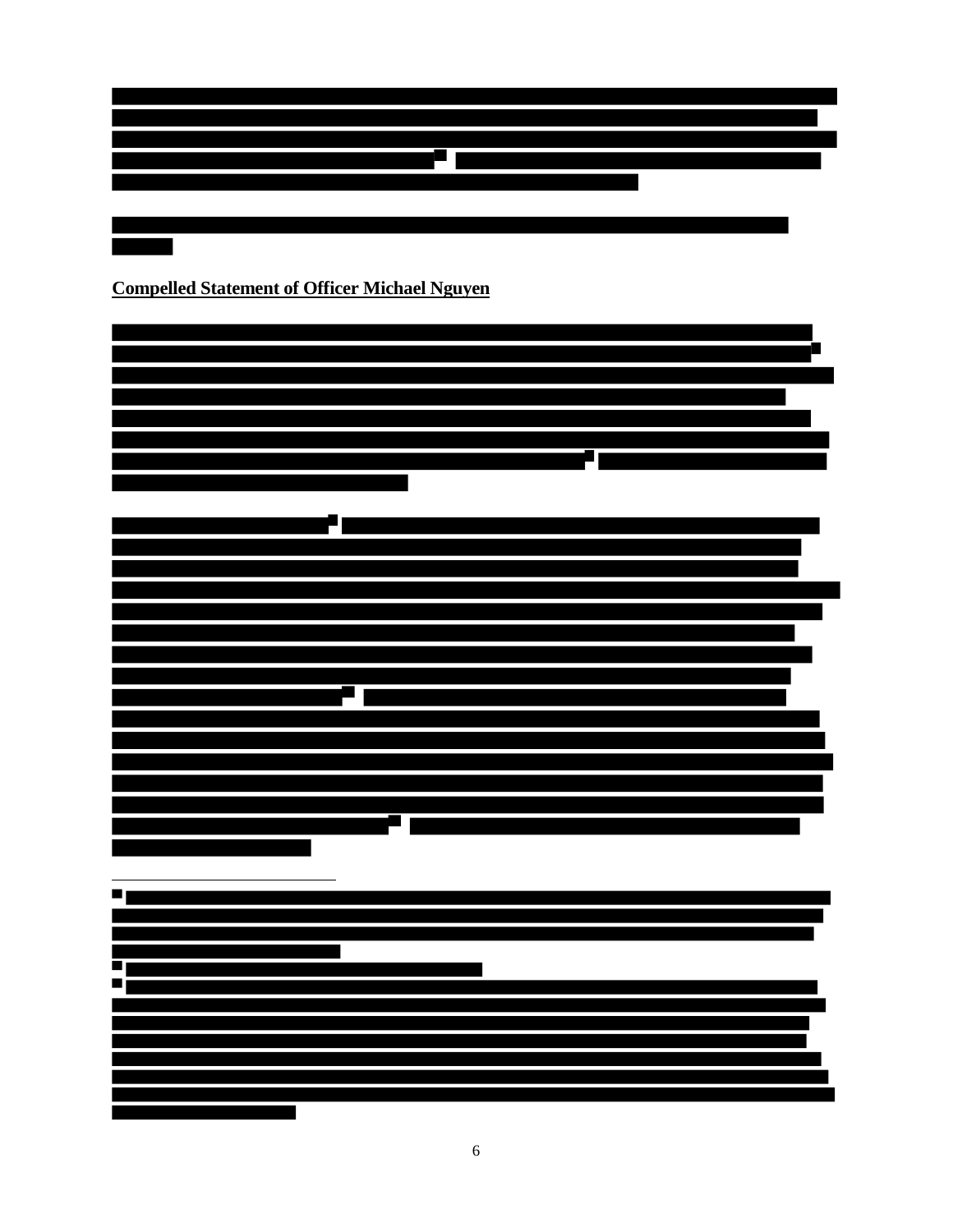**Compelled Statement of Officer Hector Almeda**



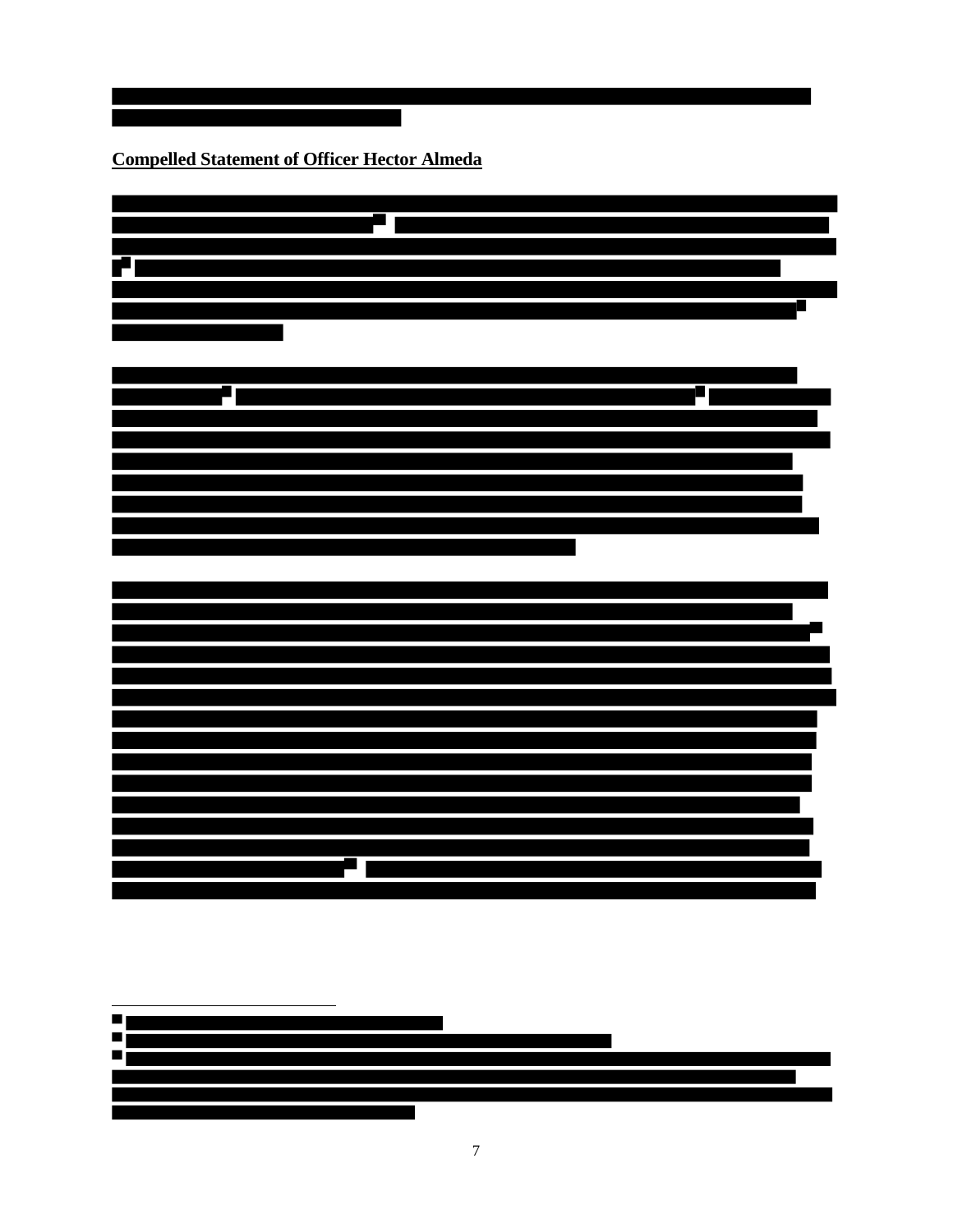**Compelled Statement of Officer Heriberto Crisantos Garcia**



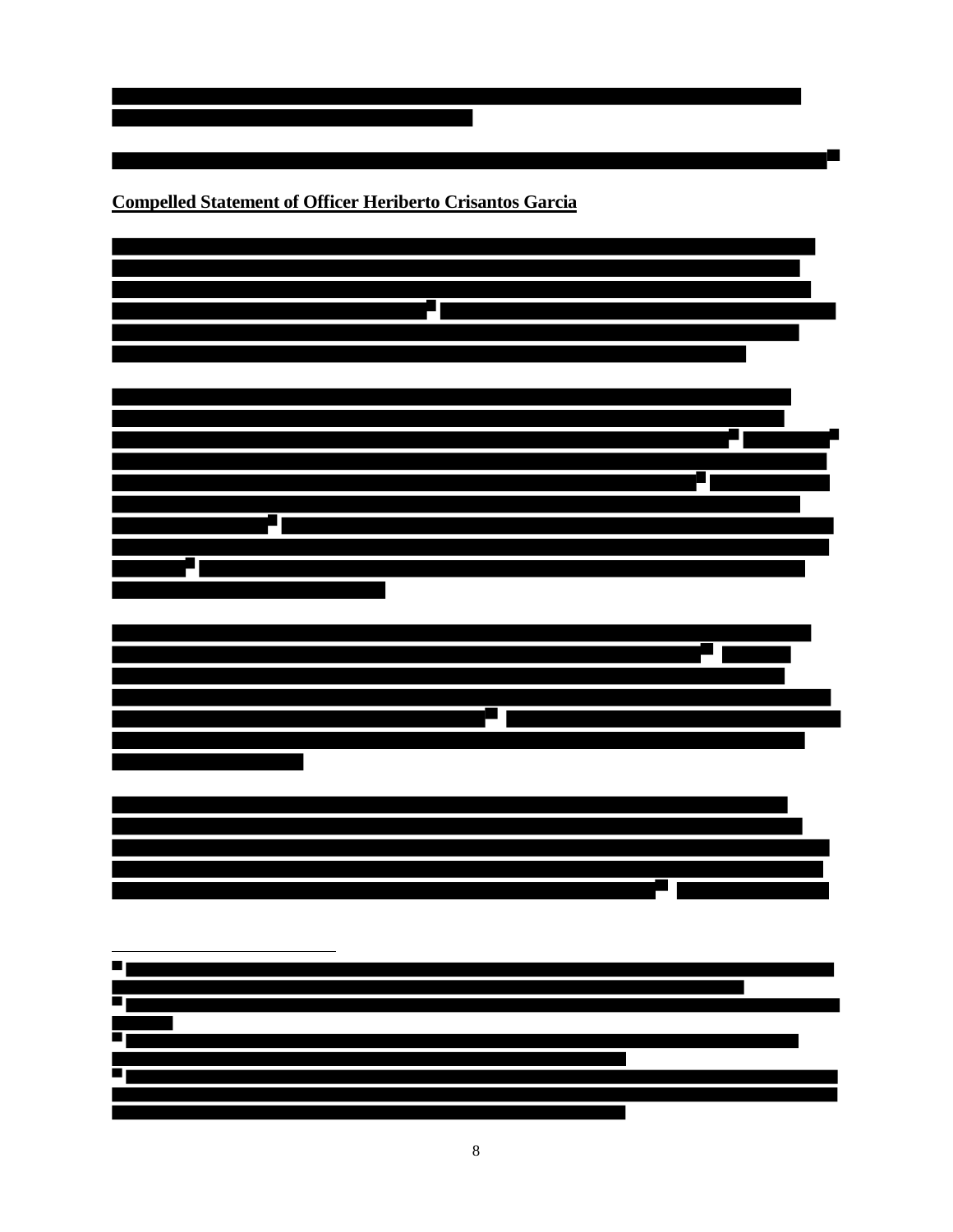#### **LEGAL ANALYSIS**

California law permits the use of deadly force in self-defense or in the defense of others if that person actually and reasonably believed that he or others were in imminent danger of great bodily injury or death. Penal Code § 197; *People v. Randle* (2005) 35 Cal.4<sup>th</sup> 987, 994 (overruled on another ground in *People v. Chun* (2009) 45 Cal.4<sup>th</sup> 1172, 1201); *People v. Humphrey* (1996) 13 Cal.4th 1073, 1082; *see also,* CALCRIM No. 505.

In protecting himself or another, a person may use all the force which he believes reasonably necessary and which would appear to a reasonable person, in the same or similar circumstances, to be necessary to prevent the injury which appears to be imminent. CALCRIM No. 3470.

"Where the peril is swift and imminent and the necessity for action immediate, the law does not weigh in too nice scales the conduct of the assailed and say he shall not be justified in killing because he might have resorted to other means to secure his safety." *People v. Collins* (1961) 189 Cal.App.2d 575, 589.

"The 'reasonableness' of a particular use of force must be judged from the perspective of a reasonable officer on the scene, rather than the 20/20 vision of hindsight….The calculus of reasonableness must embody allowance for the fact that police officers are often forced to make split-second judgments – in circumstances that are tense, uncertain, and rapidly evolving – about the amount of force that is necessary in a particular situation." *Graham v. Connor* (1989) 490 U.S. 386, 396-397.

#### **CONCLUSION**

The evidence examined in this investigation shows that on April 8, 2015, at approximately 10:23 p.m., Roberto Rodriguez shot and killed Jonathan A in a parking lot at the intersection of  $4<sup>th</sup>$ Street and Soto Street in the City of Los Angeles. Simultaneously, Officers Rufus Ward and Matthew Calleros, who were in in their patrol car at the same intersection, heard the gunshots and saw Aragon run out of the parking lot onto  $4<sup>th</sup>$  Street and collapse in the street. Driving over to investigate, Calleros saw Rodriguez walk away eastbound from the parking lot toward Soto Street. Upon seeing the officers enter the parking lot, Rodriguez ran away onto Soto Street and out of the officers' view. Searching for Rodriguez on Soto Street, neither Ward nor Calleros were able to see Rodriguez, and Calleros broadcast that help was needed establishing a perimeter and locating the

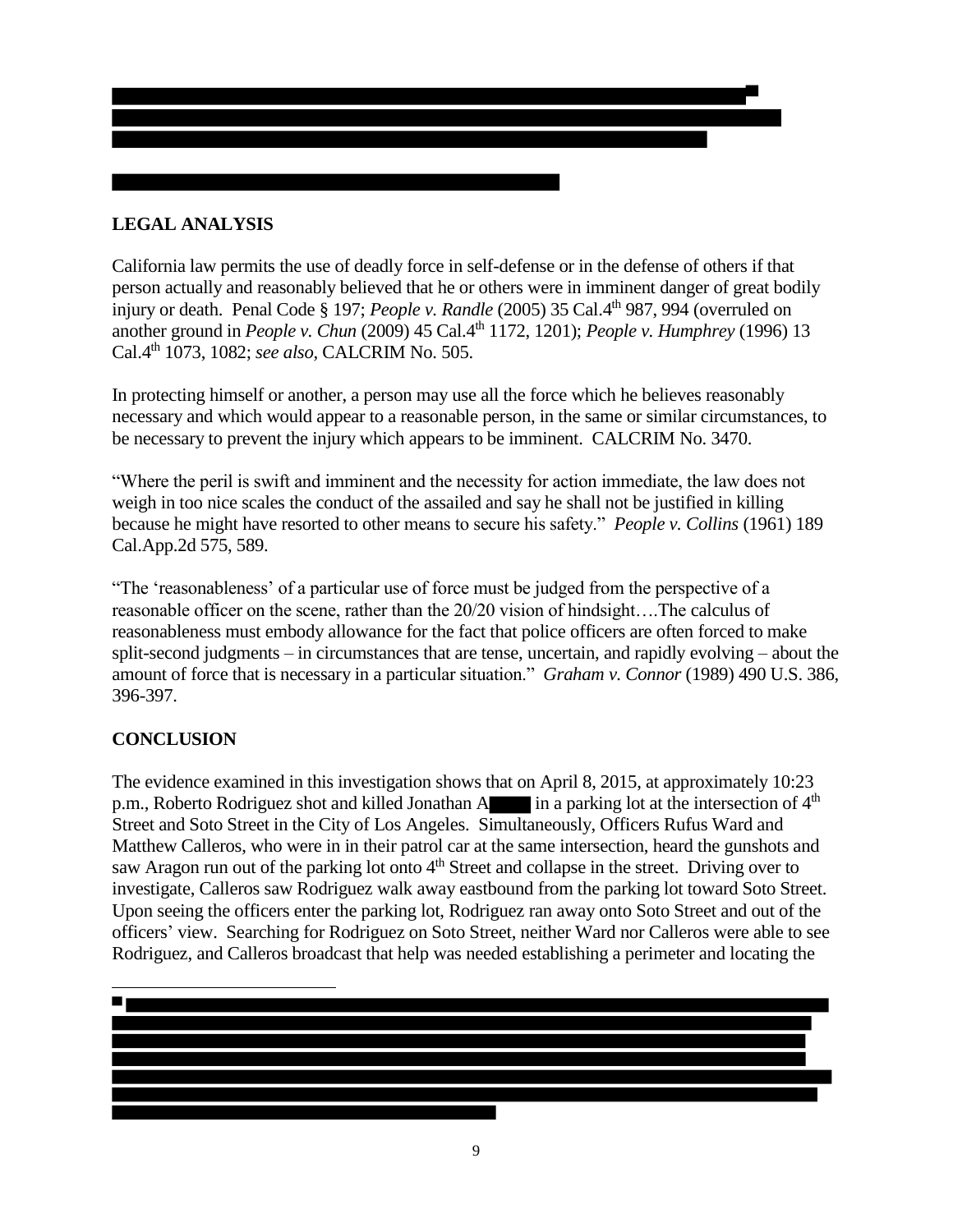suspect of the shooting. Several uniformed officers in marked patrol cars and an airship responded to assist.

A few minutes later, Rodriguez, who had discarded his jacket and hat, broke the perimeter, ran across Soto Street and eastbound on 4<sup>th</sup> Street. Officer Sergio Gramajo, on patrol with Michael Nguyen, and Officer Hector Almeda, patrolling with Heriberto Crisantos Garcia, responded eastbound on 4<sup>th</sup> Street. Rodriguez ran northbound on Mathews Street, and hid behind a parked vehicle

 The officers pursued Rodriguez on Mathews Street. Rodriguez ran to the fence in front of a residence located at **East**  $3<sup>rd</sup>$  Street. Officers yelled for Rodriguez to stop and show his hands, but he ignored the commands and jumped over the fence into the yard of the residence.  $\overline{\phantom{a}}$ 

Rodriguez, having shot and killed Aragon in the parking lot, attempted to avoid capture from the police by fleeing the scene, changing his clothing to conceal his identity, and hiding.